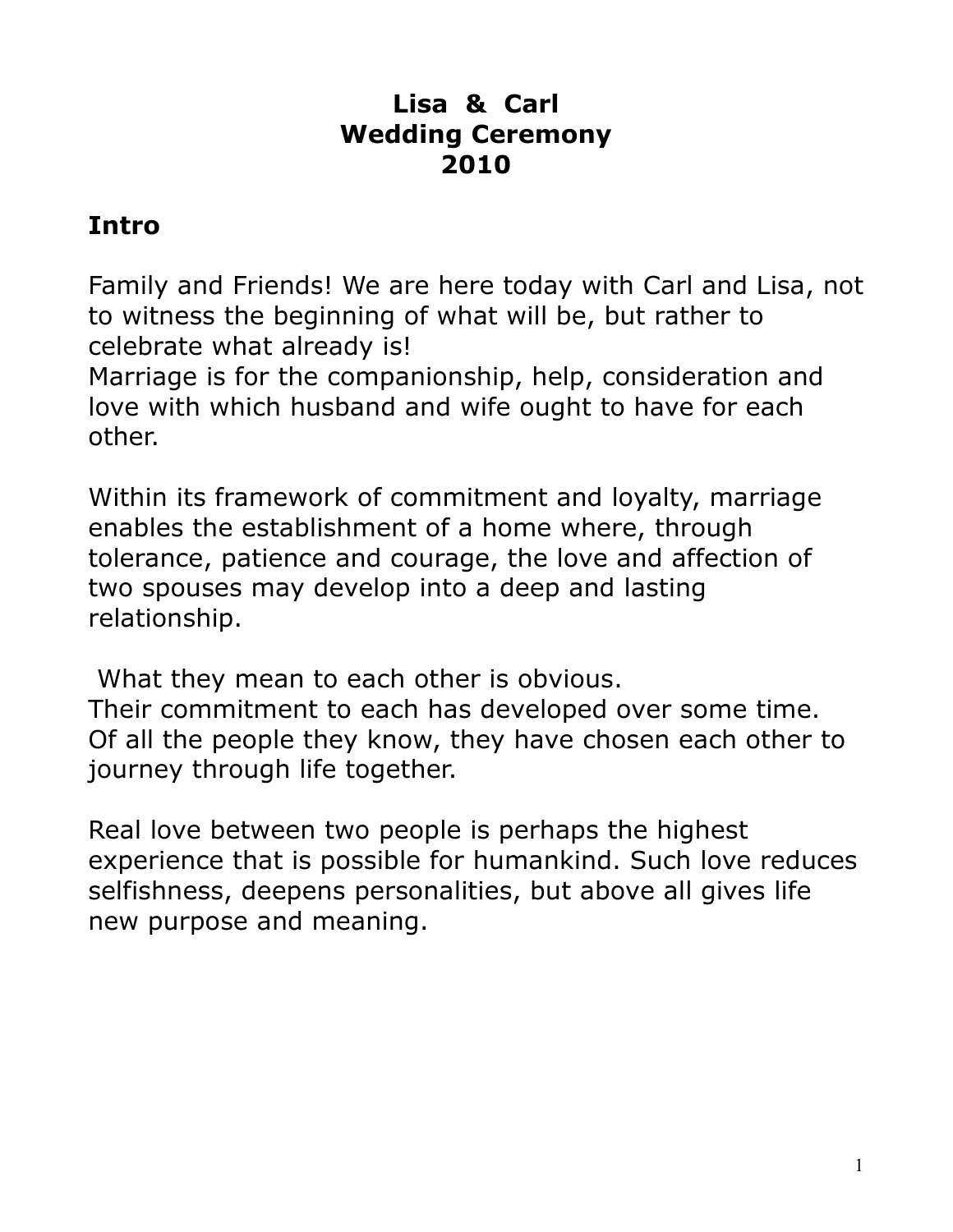I am Lise Chamberland a Humanist Officiant, duly licensed by the Province of Ontario and the Humanist Association of Canada to solemnize marriages.

"Humanism is a non religious life stance based on rational thought, a strong moral sense, compassion, fairness and respect

for all."

There are no objections to anyone taking pictures as pictures will be the fond memories that will remind both Carl and Lisa for many years to come of the solemn vows taken today.

# **Opening**

It is one of life's richest surprises when the accidental meeting of two life paths leads them to proceed together along the common path of husband and wife.

What greater thing is there for two human souls than to feel that they are joined together to strengthen each other in all labour, to face together all sorrow, to share with each other in all gladness and all memories?

To be loved is to know happiness and contentment. To give love is to know the joy of sharing oneself. It is through the miracle of love that we discover the fullness of life.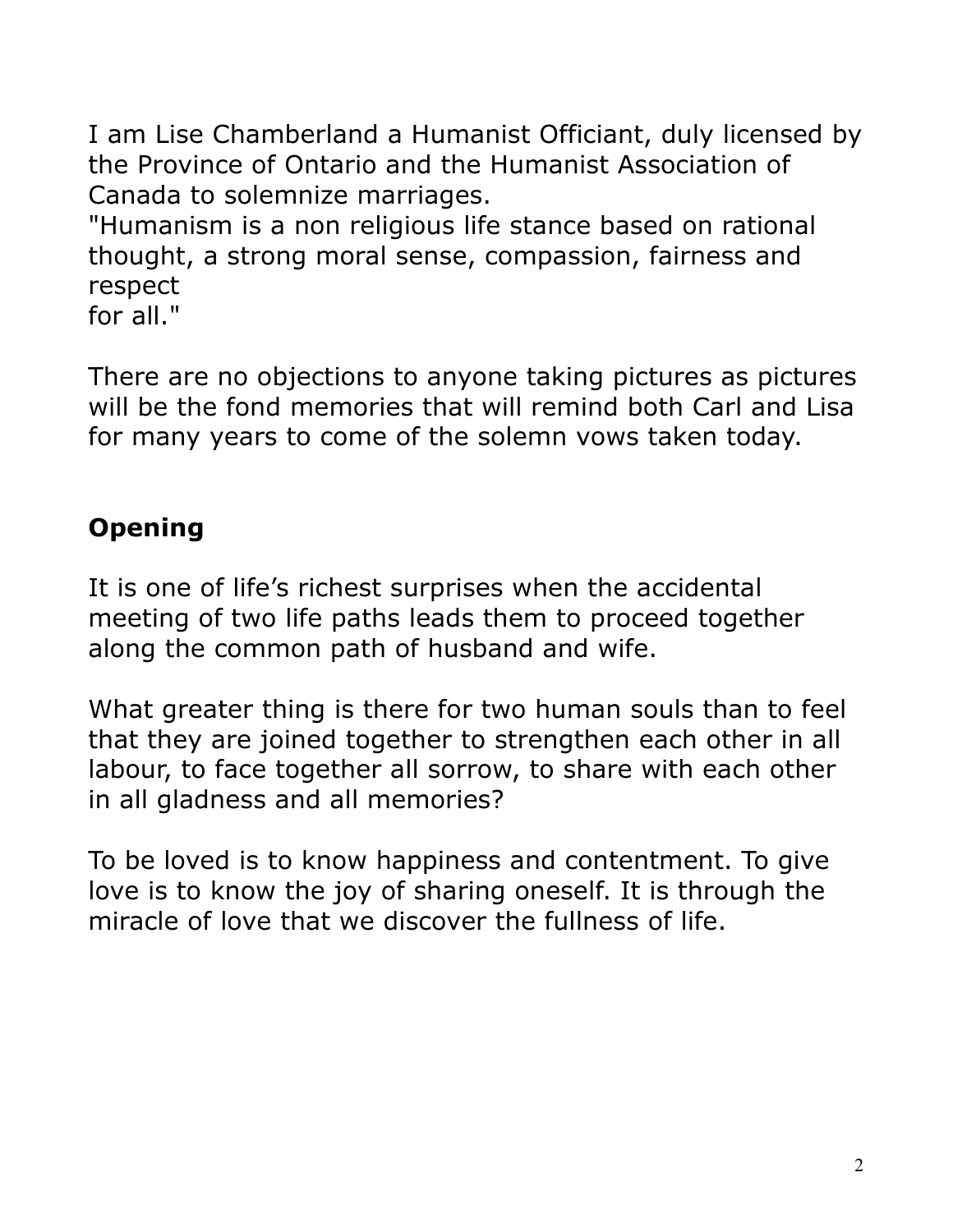# **Statement of Intention**

Lisa and Carl have you come to be joined because of your shared love and did you arrive at this decision freely and willingly?

# **Declaration**

Do you Lisa and do you Carl solemnly affirm that you do not know of any lawful impediments against you getting legally married?

# **Acknowledgement**

It is appropriate that you, the family and friends are here to participate in this wedding. The ideals, the understanding, and the mutual respect, which these two bring to their marriage, have roots in the love, friendship, and guidance, with which you have provided them.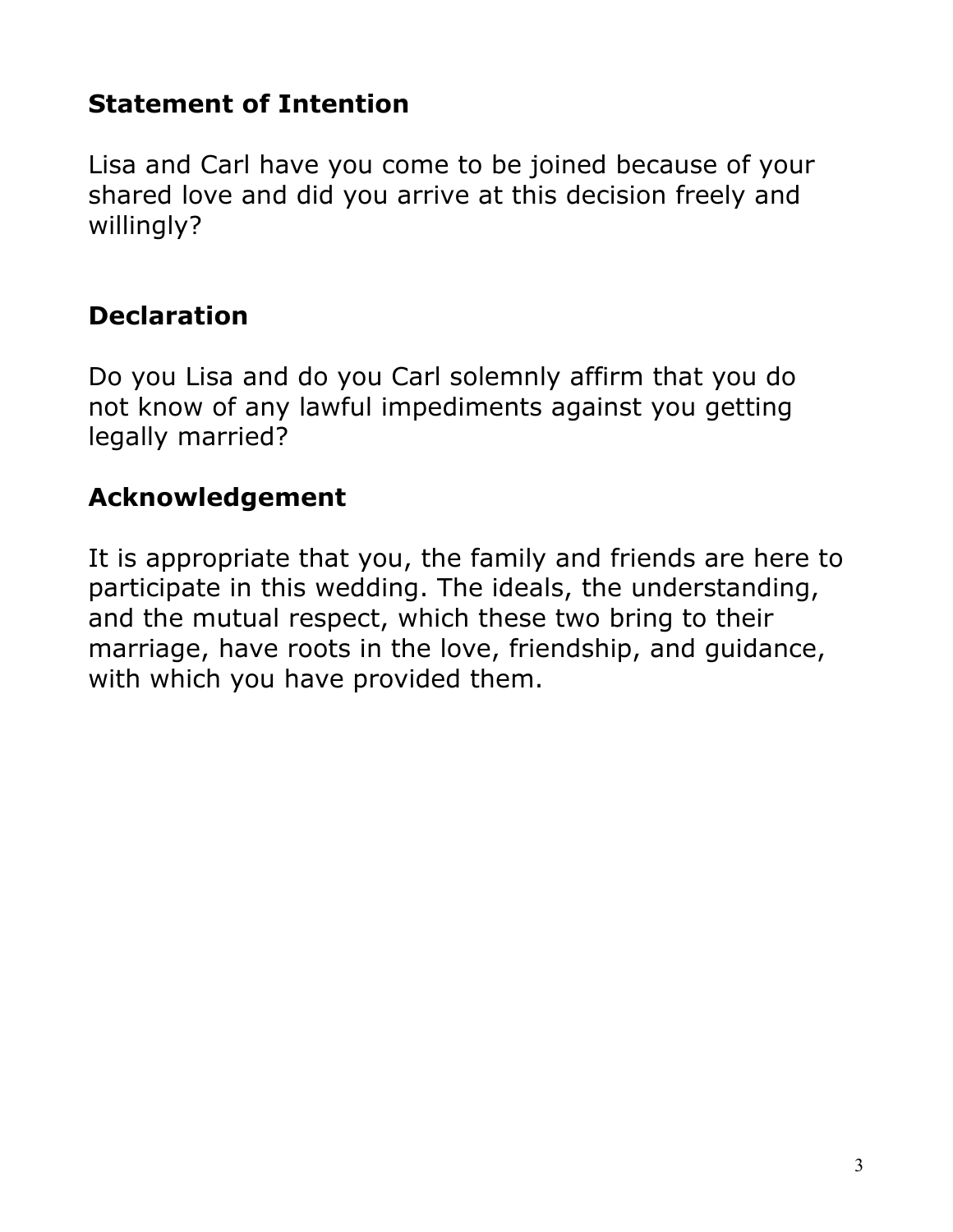#### **Readings I now invite Andrew to read a poem I now invite Kassie to read a poem**

Lisa and Carl, we know that you come from two different traditions, which are neither contradictory nor antagonistic because their aims are the same - compassion, kindness, respect and a love of family.

 However, marriage need not be a melting pot in which differences cease to exist, and as you become a married couple, you bring together in a mysterious yet happy way, two pasts, differing in traditions.

Build on them, for the strength of any people lies in that unexplainable special feeling, however this may be defined.

In addition, with the support and encouragement each of you can give to the other, you will be able to develop new personal dimensions, adding new memories and new hopes to those you are bringing into this union.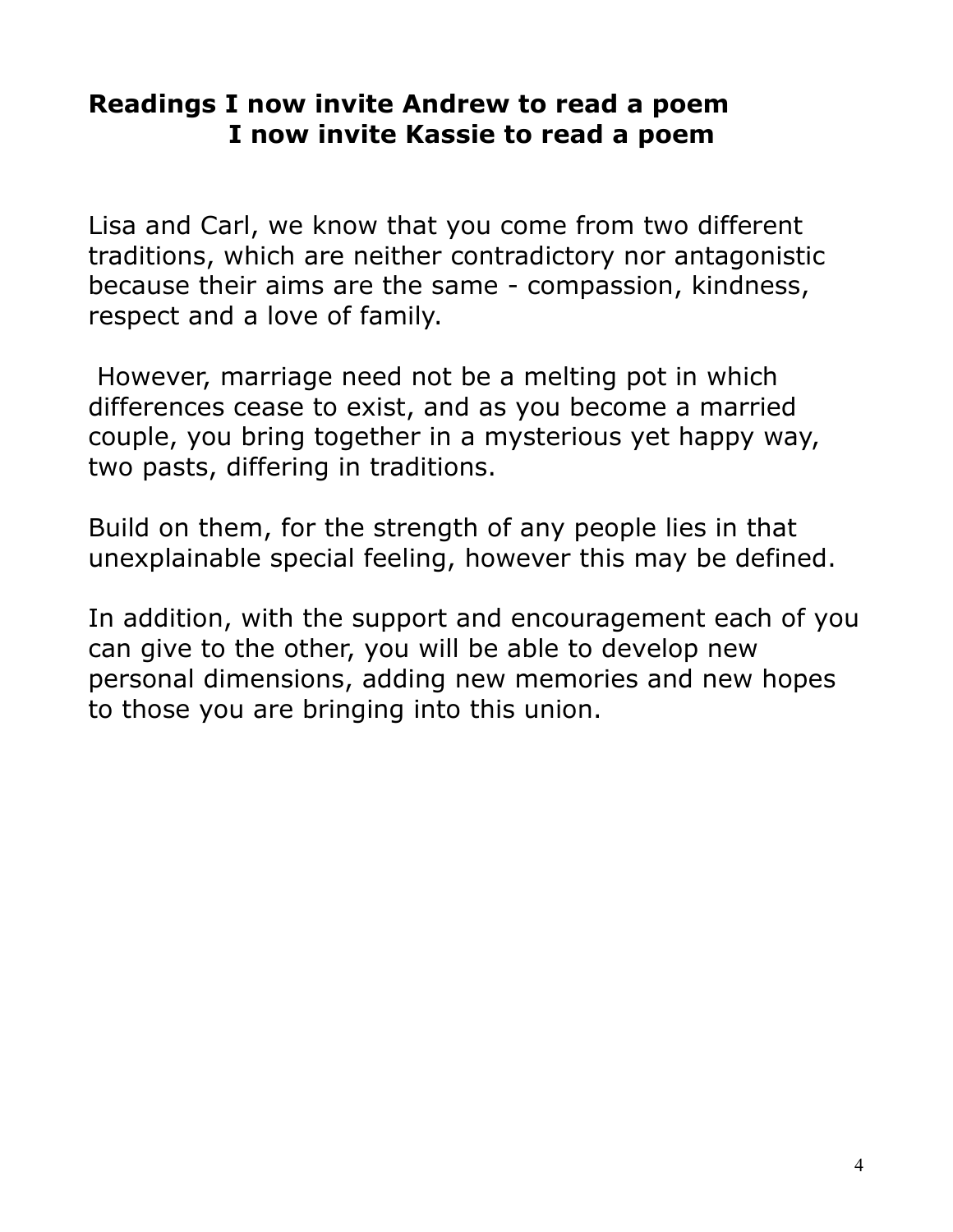2<sup>nd</sup> poem

We are gathered here to join this man and this woman in marriage. This is an act as ancient as the history of the human race and as new as each new morning; for it speaks of the past and of the future, of the life of the individual and the existence of the community.

Because marriage is concerned with the most fundamental of human relationships, it must not be regarded lightly.

Those who enter into this relationship shall cherish for each other a mutual esteem and love, bear each other's infirmities and weaknesses, comfort each other in sickness, trouble and sorrow, encourage each other in trials of the spirit, and live together as the heirs of life.

 Marriage is not to be entered into unadvisedly, but with devotion, respect and discretion.

Love and loyalty will be the foundation of a happy and enduring home; and if the solemn vows you are about to make be kept with honour and integrity, your life will be full of peace and joy, and the home you are establishing will be one of warmth and understanding.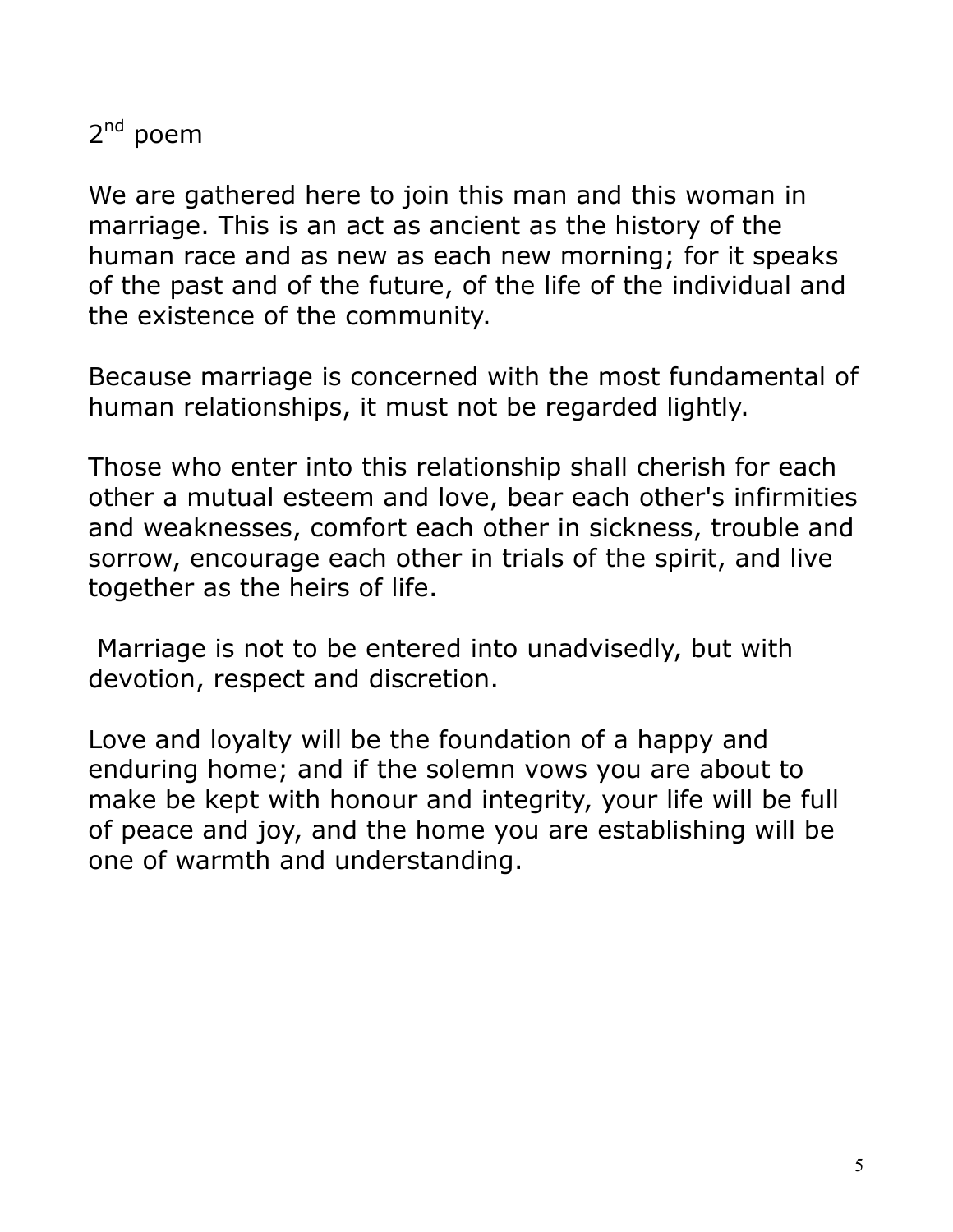#### **Vows**

Lisa and Carl, you have known each other from the first glance of acquaintance to this point of commitment. At some point, you decided to marry.

From that moment of yes to this moment of yes, indeed, you have been making promises and agreements in an informal way.

All those conversations that were held riding in a car or over a meal or during long walks – all those sentences that began with "When we're married" and continued with "I will and you will and we will"- those late night talks that included "someday" and "somehow" and "maybe" – and all those promises that are unspoken matters of the heart.

All these common things, and more, are the real process of a wedding.

The symbolic vows that you are about to make are a way of saying to one another, "you know all those things we've promised and hoped and dreamed – well, I meant it all, every word."

Look at one another and remember this moment in time.

Before this moment you have been many things to one another – acquaintance, friend, companion, and even teacher.

Now you shall say a few words that take you across a threshold of life, and things will never quite be the same between you.

For after these vows, you shall say to the world, this is my husband, this is my wife.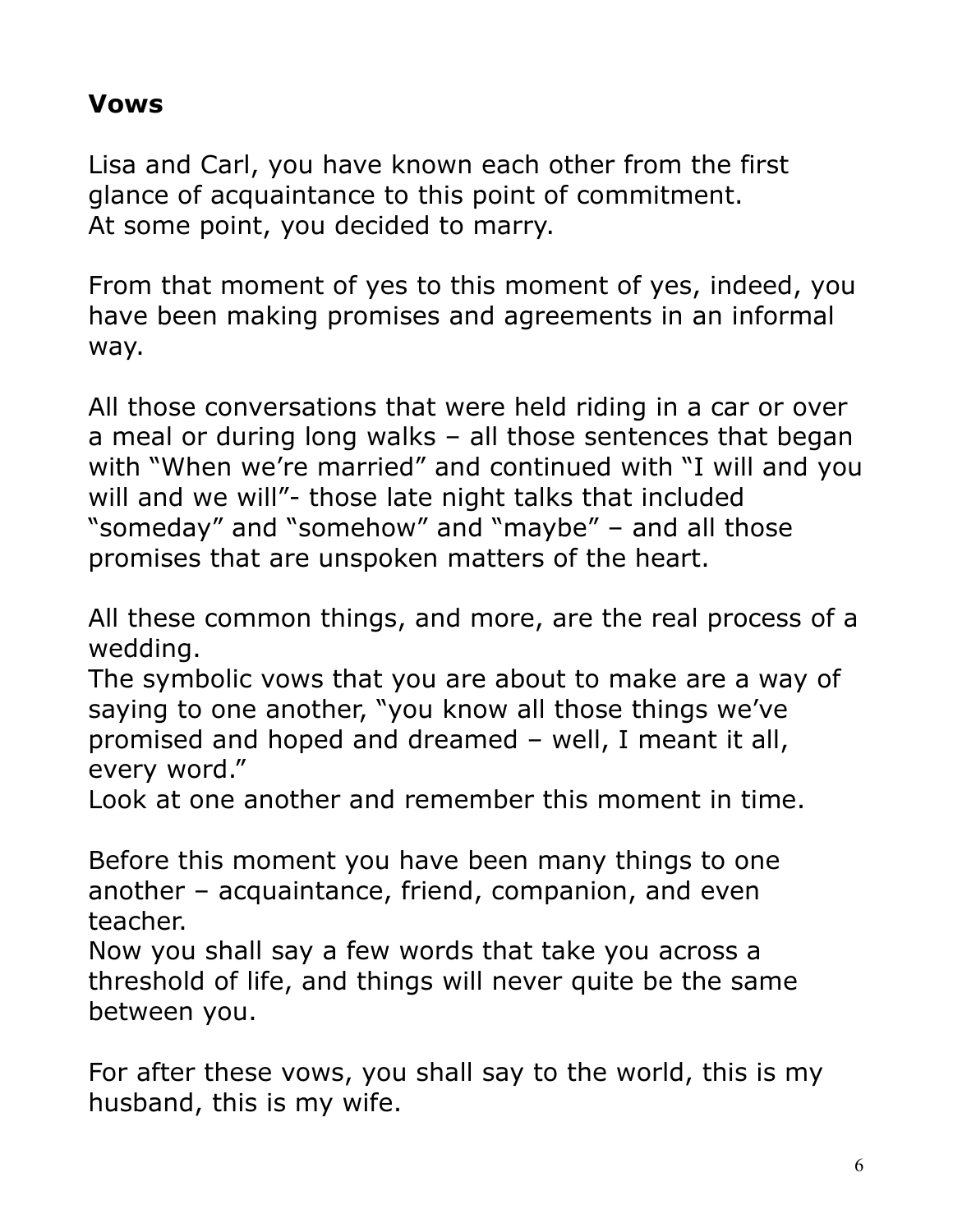## **Vows: May I have the rings please**

May these rings which you give and receive today be a symbol of your true love and trust in each other and always remind each of you of this special day

#### Carl please put the ring on Lisa's left hand

I, Carl, take you, Lisa, to be no other than yourself loving what I know of you trusting what I do not yet know with respect for your integrity and trust in your love for me through all our years and in all that life may bring us. I give you this ring to wear as a symbol of our love for each other

Lisa please put the ring on Carl's left hand I, Lisa, take you, Carl, to be no other than yourself loving what I know of you trusting what I do not yet know with respect for your integrity and trust in your love for me through all our years and in all that life may bring us. I give you this ring to wear as a symbol of our love for each other